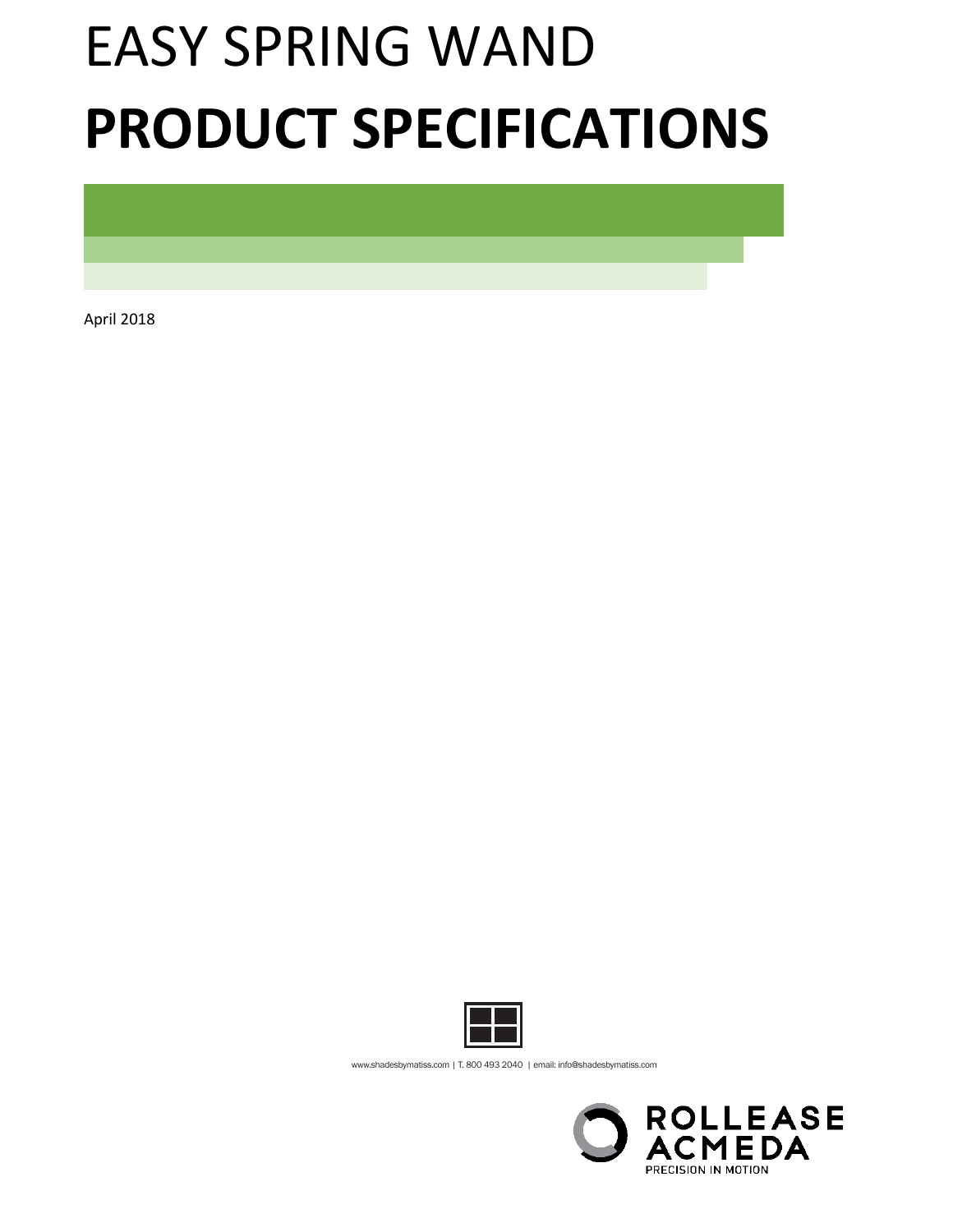## **CONTENTS**

| <b>SECTION NO.</b>          | <b>DESCRIPTION</b>                                                                                                                                      | PAGE NO.                 |
|-----------------------------|---------------------------------------------------------------------------------------------------------------------------------------------------------|--------------------------|
| <b>SECTION 1 - OVERVIEW</b> |                                                                                                                                                         | 1.1                      |
|                             | PART A - GENERAL SCHEMATIC<br><b>PART B - SHADE OPERATION</b><br><b>PART C - SYSTEM OPTIONS</b>                                                         | 1.1<br>1.2<br>1.3        |
|                             | <b>SECTION 2 - SYSTEM SPECIFICATIONS</b>                                                                                                                | 2.1                      |
|                             | <b>PART A -LIFTING CAPACITY</b><br><b>PART B - SYSTEM CAPACITY</b><br><b>PART C - SPRING CAPACITY</b>                                                   | 2.1<br>2.1<br>2.2        |
|                             | <b>SECTION 3 - TEST SUMMARY</b><br><b>SECTION 4 - MATERIAL SPECIFICATIONS</b><br><b>SECTION 5 - WARRANTY</b><br><b>SECTION 6 - SPECIFICATION IMAGES</b> | 3.1<br>4.1<br>5.1<br>6.1 |
|                             | <b>PART A - DEDUCTIONS</b><br><b>PART B - ROLL DETAILS</b>                                                                                              | 6.1<br>6.2               |

#### **DISCLAIMER**

#### INTRODUCTION

This product specifications manual has been produced by Rollease Acmeda to supply the necessary information for safe and correct assembly and installation of this system.

#### DISCLAIMER

Rollease Acmeda has used reasonable care in preparing the information included in this document, but makes no representations or warranties as to the completeness or accuracy of the information. Information is supplied upon the condition that the persons receiving the information will make their own determination as to its suitability for their purposes prior to use. Rollease Acmeda assumes no liability whatsoever for any damages incurred by you resulting from errors in or omissions from the information included herein. Rollease Acmeda reserves the right to make changes without further notice to any products to improve reliability, function or design.

#### COPYRIGHT

#### COPYRIGHT © ROLLEASE ACMEDA 2018

All rights reserved. No part of this document may be reproduced or utilized in any means, by any means, electronic or mechanical including photocopying, recordings, or by any information storage or retrieval system, without the express permission from Rollease Acmeda.



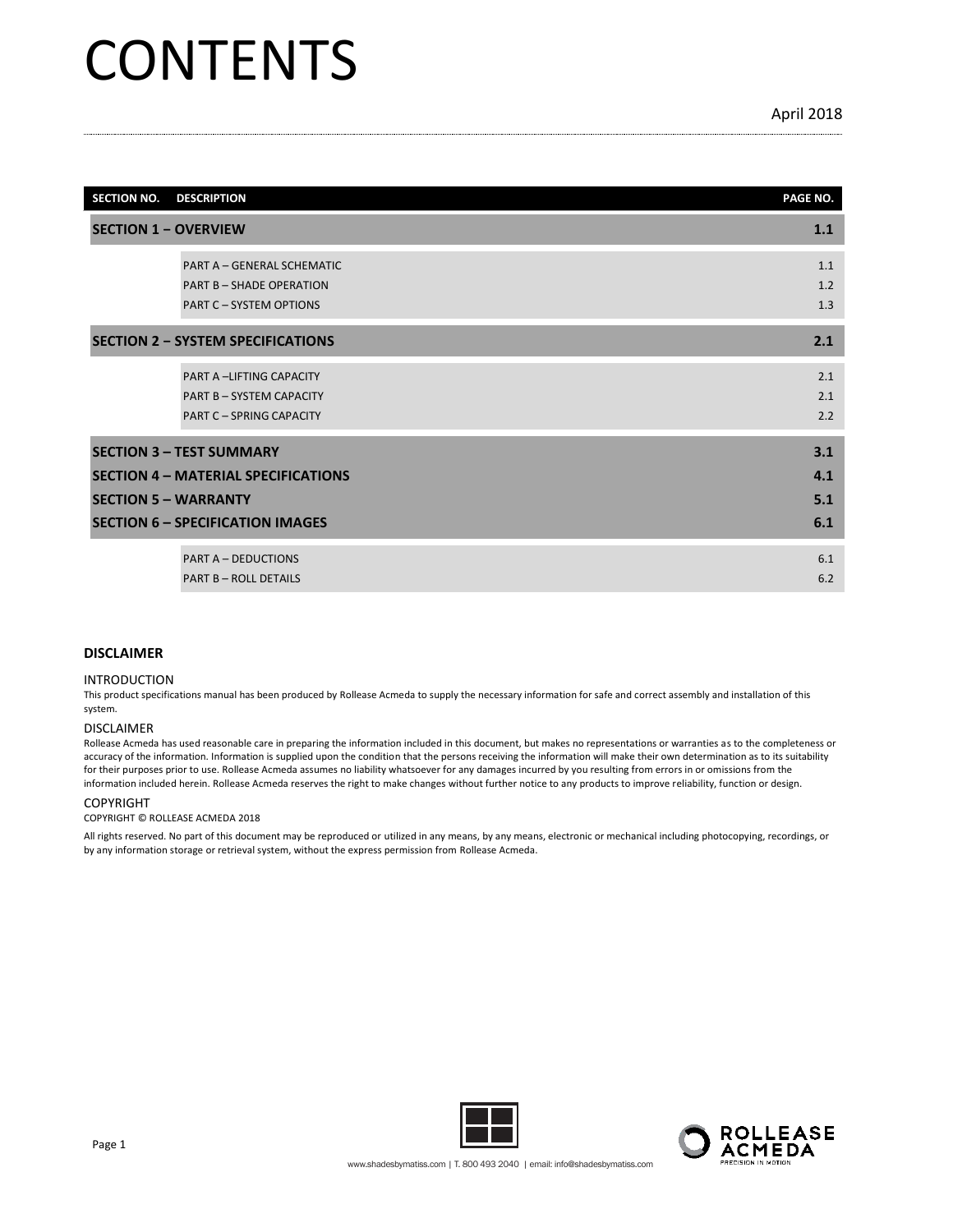## **SECTION 1** − OVERVIEW

#### PART A – GENERAL SCHEMATIC

Rollease Acmeda Easy Spring Wand single roller system offers a high quality, aesthetically pleasing and technologically advanced Wand or Shade controlled solution. The shade will open to your preferred top location in a smooth and controlled motion, with one simple touch.





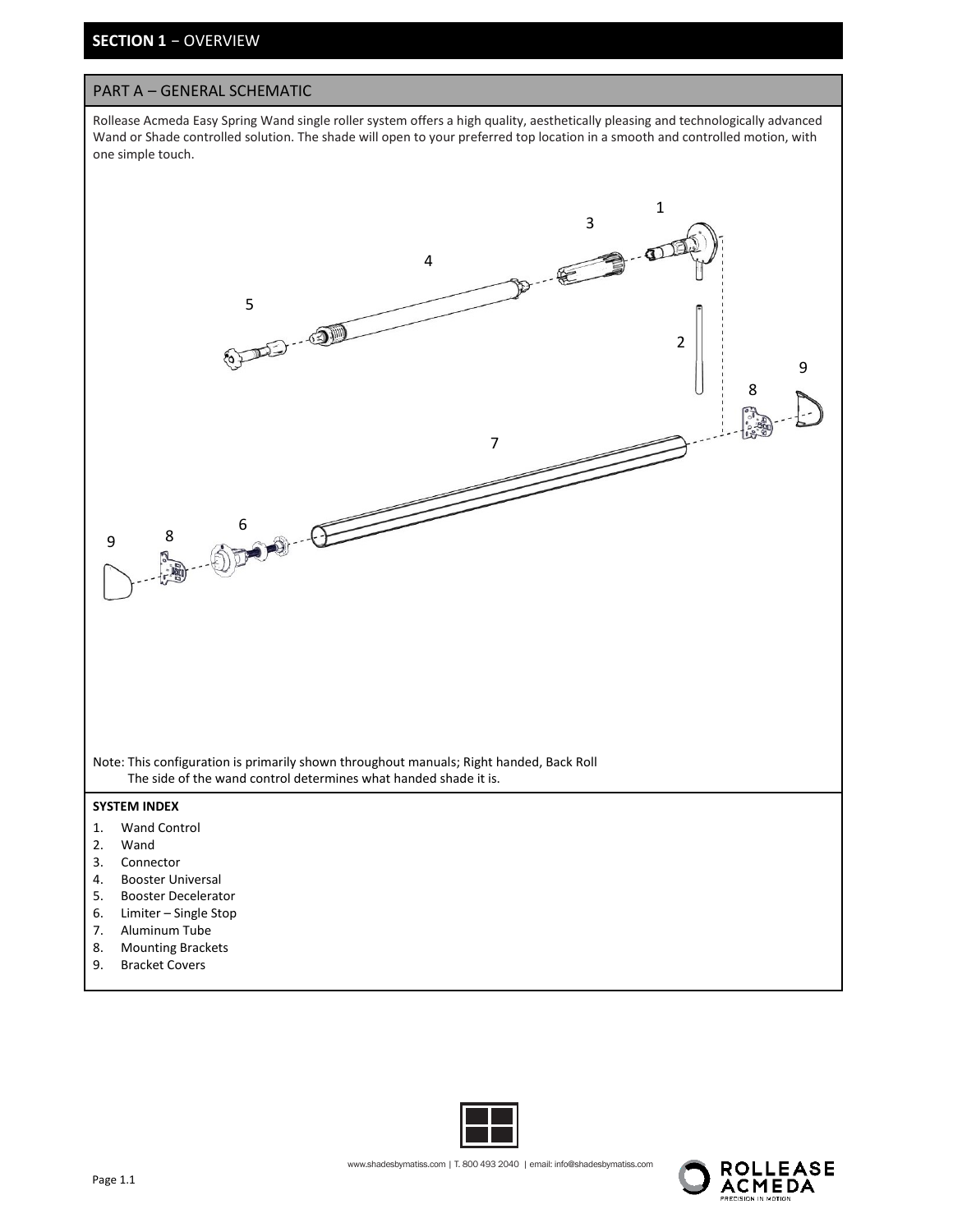

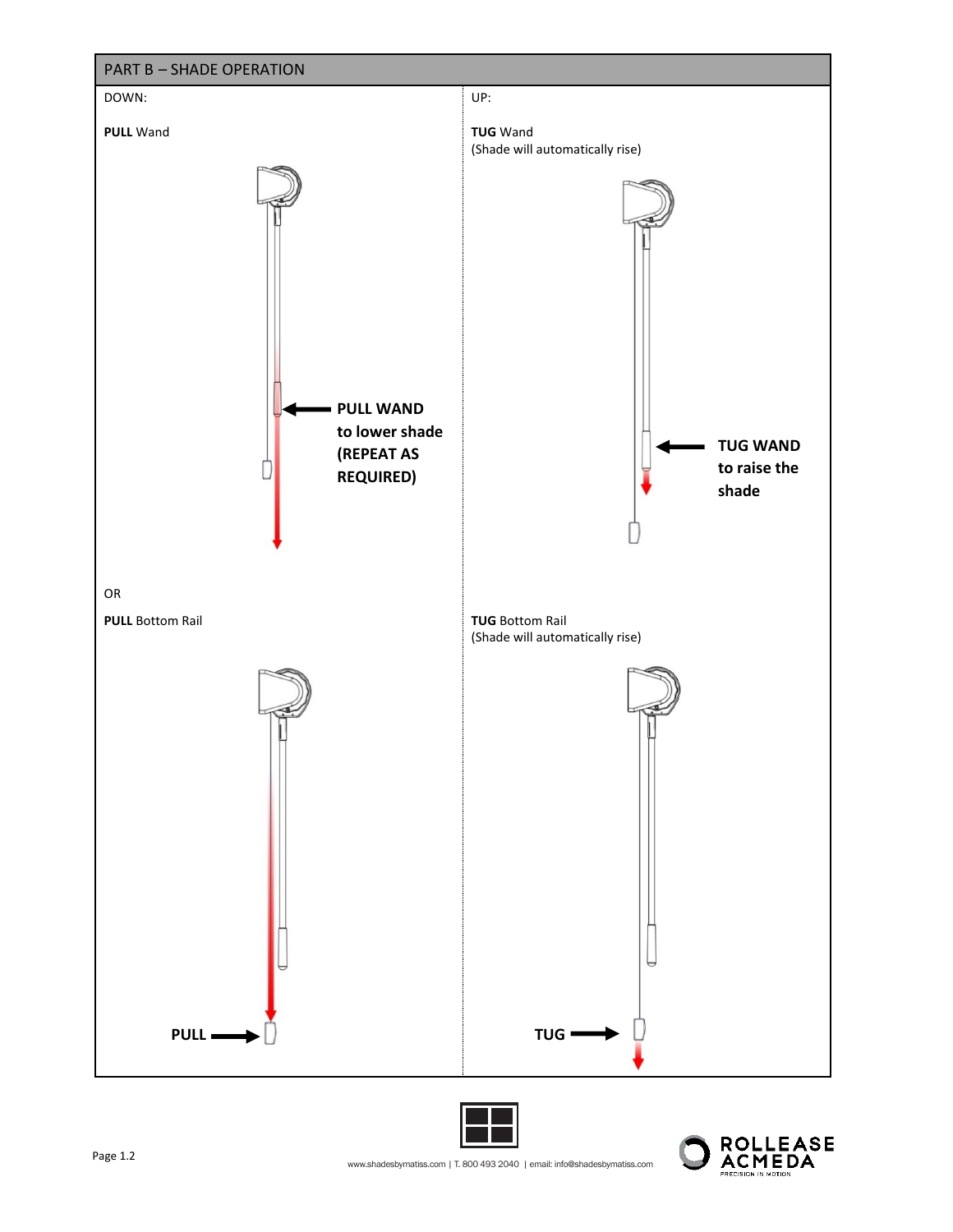## PART C – SYSTEM OPTIONS



| LX BRACKET ADD ONS                          |                  |
|---------------------------------------------|------------------|
| CF90 CASSETTE FASCIA SUITE (INCLUDING EDGE) |                  |
|                                             |                  |
| <b>MOUNTING RAIL</b>                        | <b>EASY LINK</b> |
|                                             |                  |

| <b>1.5" BRACKET ADD ONS</b>              |              |  |  |  |  |  |  |  |  |  |
|------------------------------------------|--------------|--|--|--|--|--|--|--|--|--|
| ROUND CASSETTE                           | LINK SYSTEMS |  |  |  |  |  |  |  |  |  |
| NOTE: CASSETTE 100/120 BRACKETS REQUIRED |              |  |  |  |  |  |  |  |  |  |
|                                          |              |  |  |  |  |  |  |  |  |  |
| <b>COLOR RANGE</b>                       |              |  |  |  |  |  |  |  |  |  |

| <b>LULUR RANGE</b> |  |
|--------------------|--|
| pure white<br>069  |  |
|                    |  |



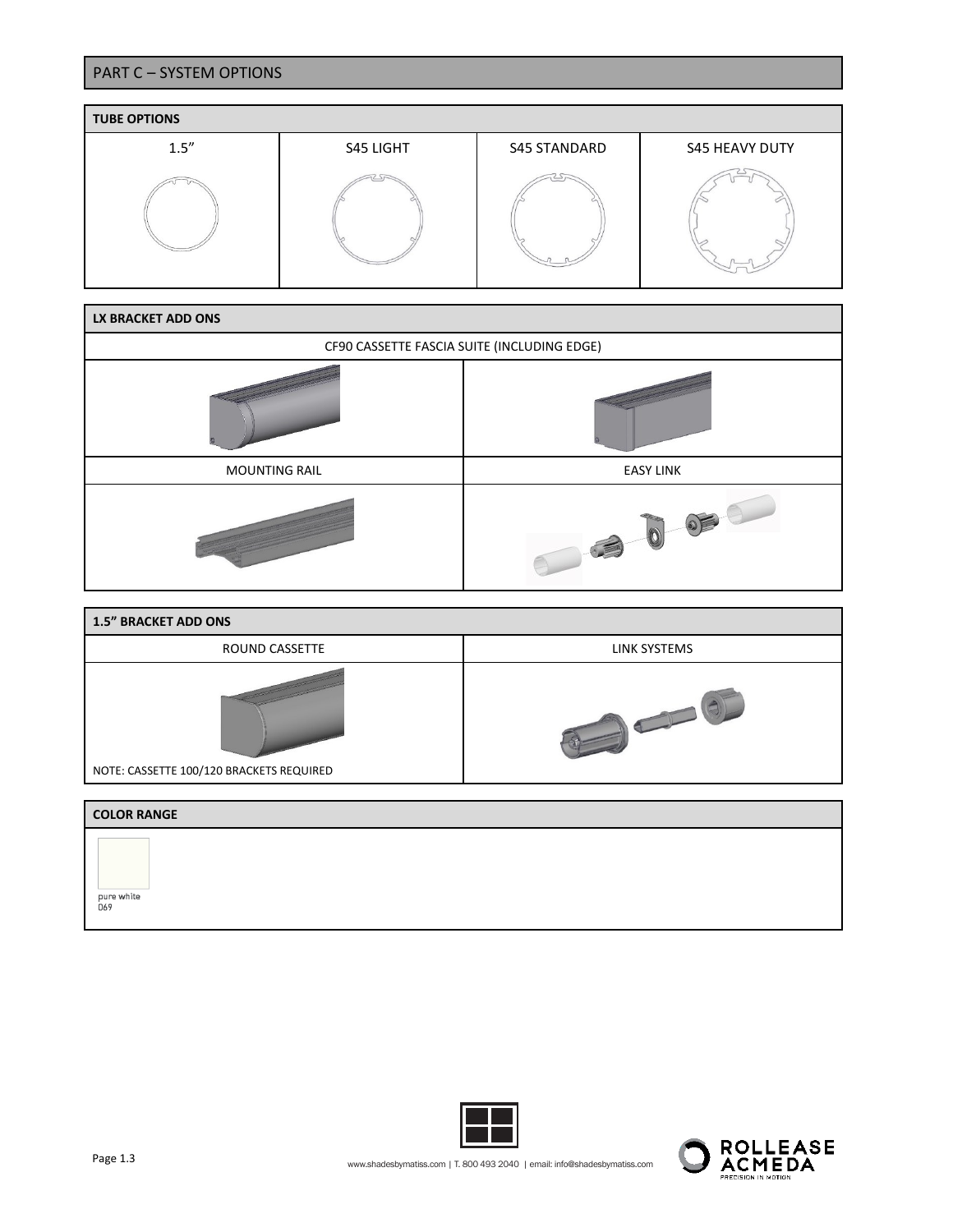## **SECTION 2** − SYSTEM SPECIFICATIONS

## PART A –LIFTING CAPACITY

|                     |                                                   |                                                   | <b>BOOSTER</b>                         |                                                 |
|---------------------|---------------------------------------------------|---------------------------------------------------|----------------------------------------|-------------------------------------------------|
| <b>TUBE</b>         | <b>SHORT [0.46 Nm</b><br>$(0.34 \text{ ft. Lbs})$ | <b>LIGHT [0.60 Nm</b><br>$(0.44 \text{ ft. Lbs})$ | STANDARD [1.09 Nm<br>$(0.80$ ft. Lbs)] | HEAVY DUTY [1.77 Nm<br>$(1.30 \text{ ft. Lbs})$ |
|                     | 1.7 <sub>kg</sub>                                 | $2.4$ kg                                          | $3.6*$ kg                              |                                                 |
| <b>1 % INCH</b>     | $(3.7$ lbs)                                       | $(5.24$ lbs)                                      | $(7.94$ lbs)                           | <b>NA</b>                                       |
|                     | $1.5 \text{ kg}$                                  | $2.1$ kg                                          | $3.3*$ kg                              | $3.3*$ kg                                       |
| <b>S45 LIGHT</b>    | $(3.3$ lbs)                                       | $(4.68$ lbs)                                      | $(7.28$ lbs)                           | $(7.28$ lbs)                                    |
|                     | $1.5 \text{ kg}$                                  | $2.1$ kg                                          | $3.1*$ kg                              | $3.1*$ kg                                       |
| <b>S45 STANDARD</b> | $(3.23$ lbs)                                      | $(6.11$ lbs)                                      | $(6.83$ lbs)                           | $(6.83$ lbs)                                    |
|                     | $1.3 \text{ kg}$                                  | 1.9 <sub>kg</sub>                                 | $2.9*$ kg                              | $2.9*kg$                                        |
| <b>S45 HD</b>       | $(2.91$ lbs)                                      | $(4.13$ lbs)                                      | $(6.39$ lbs)                           | $(6.39$ lbs)                                    |

\*Limited by system capacity and user effort

## PART B – SYSTEM CAPACITY

#### **D30 Medium Weight Bar (No Ballast) 420gsm (12.39 oz/yd2 ) FABRIC | Thickness 0.55mm (0.022")**



\* 750mm (29.53") Minimum Shade Width



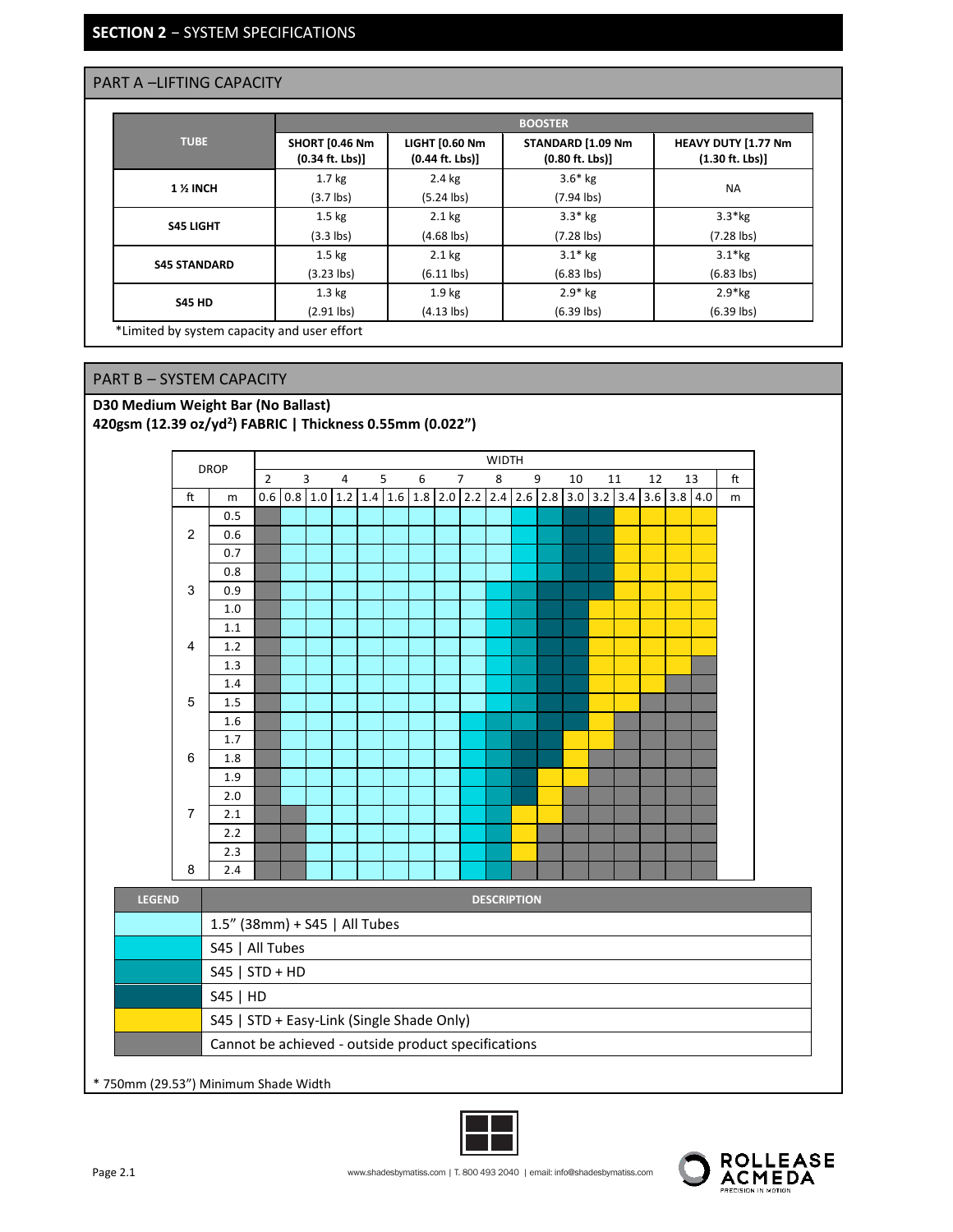## **1.5" (38mm) TUBE – D30 Medium Weight Bar (No Ballast) 420gsm (12.39 oz/yd2 ) FABRIC | Thickness 0.55mm (0.022")**

| <b>DROP</b>    |     |                |     |     |     |     |     |     |     | <b>WIDTH</b>   |     |     |     |     |     |     |     |     |     |    |
|----------------|-----|----------------|-----|-----|-----|-----|-----|-----|-----|----------------|-----|-----|-----|-----|-----|-----|-----|-----|-----|----|
|                |     | $\overline{2}$ |     | 3   | 4   | 5   |     | 6   |     | $\overline{7}$ | 8   | 9   |     | 10  | 11  |     | 12  | 13  |     | ft |
| ft             | m   | 0.6            | 0.8 | 1.0 | 1.2 | 1.4 | 1.6 | 1.8 | 2.0 | 2.2            | 2.4 | 2.6 | 2.8 | 3.0 | 3.2 | 3.4 | 3.6 | 3.8 | 4.0 | m  |
|                | 0.5 |                | 11  | 14  | 15  | 16  | 17  | 18  | 18  | 19             | 11  | 12  | 12  | 13  | 13  | 14  | 14  | 15  |     |    |
| 2              | 0.6 |                | 11  | 14  | 15  | 16  | 17  | 18  | 19  | 20             | 11  | 12  | 12  | 13  | 13  | 14  | 14  | 15  |     |    |
|                | 0.7 |                | 11  | 14  | 15  | 16  | 17  | 18  | 19  | 20             | 11  | 12  | 13  | 13  | 14  | 14  | 15  | 15  |     |    |
|                | 0.8 |                | 11  | 14  | 15  | 16  | 17  | 18  | 19  | 20             | 11  | 12  | 13  | 13  | 14  | 14  | 15  | 15  |     |    |
| 3              | 0.9 |                | 11  | 14  | 15  | 17  | 18  | 19  | 20  | 11             | 12  | 13  | 13  | 14  | 14  | 15  | 15  |     |     |    |
|                | 1.0 |                | 11  | 14  | 15  | 17  | 18  | 19  | 20  | 11             | 12  | 13  | 13  | 14  | 14  | 15  | 16  |     |     |    |
|                | 1.1 |                | 11  | 15  | 15  | 17  | 18  | 19  | 20  | 11             | 12  | 13  | 14  | 14  | 15  | 15  | 16  |     |     |    |
| 4              | 1.2 |                | 11  | 15  | 16  | 17  | 18  | 19  | 20  | 11             | 13  | 13  | 14  | 14  | 15  | 16  | 16  |     |     |    |
|                | 1.3 |                | 11  | 15  | 16  | 18  | 19  | 20  | 21  | 11             | 13  | 13  | 14  | 15  | 15  | 16  | 17  |     |     |    |
|                | 1.4 |                | 11  | 15  | 17  | 18  | 19  | 20  | 21  | 13             | 13  | 14  | 14  | 15  | 16  | 16  |     |     |     |    |
| 5              | 1.5 |                | 12  | 15  | 17  | 18  | 19  | 20  | 22  | 13             | 13  | 14  | 15  | 15  | 16  | 17  |     |     |     |    |
|                | 1.6 |                | 12  | 16  | 17  | 18  | 19  | 21  | 22  | 13             | 14  | 14  | 15  | 16  | 16  | 17  |     |     |     |    |
|                | 1.7 |                | 12  | 16  | 17  | 19  | 20  | 21  | 22  | 13             | 14  | 15  | 15  | 16  | 17  | 17  |     |     |     |    |
| 6              | 1.8 |                | 12  | 16  | 18  | 19  | 20  | 21  | 23  | 13             | 14  | 15  | 16  | 16  | 17  | 18  |     |     |     |    |
|                | 1.9 |                | 12  | 17  | 18  | 19  | 20  | 22  | 13  | 14             | 14  | 15  | 16  | 17  | 17  | 18  |     |     |     |    |
|                | 2.0 |                | 12  | 17  | 18  | 19  | 21  | 22  | 13  | 14             | 15  | 15  | 16  | 17  | 18  |     |     |     |     |    |
| $\overline{7}$ | 2.1 |                |     | 17  | 18  | 20  | 21  | 23  | 13  | 14             | 15  | 16  | 17  | 17  | 18  |     |     |     |     |    |
|                | 2.2 |                |     | 17  | 19  | 20  | 21  | 23  | 14  | 14             | 15  | 16  | 17  | 18  |     |     |     |     |     |    |
|                | 2.3 |                |     | 17  | 19  | 20  | 22  | 23  | 14  | 15             | 16  | 16  | 17  | 18  |     |     |     |     |     |    |
| 8              | 2.4 |                |     | 18  | 19  | 21  | 22  | 24  | 14  | 15             | 16  | 17  | 18  |     |     |     |     |     |     |    |

Note: The minimum blind width is 750mm (29.53")

| <b>LEGEND</b> | <b>DESCRIPTION</b>                                     | <b>COLOR</b>          |
|---------------|--------------------------------------------------------|-----------------------|
|               | RB12 S45 Universal Booster - Short                     | ÞI <del>W</del><br>∐≥ |
|               | RB12 S45 Universal Booster - Light                     |                       |
|               | RB12 S45 Universal Booster - Standard                  | ∏≥                    |
|               | RB12 S45 Universal Booster - Standard with Easy Link   | ∏≥<br><b>STHEER</b>   |
|               | RB12 S45 Universal Booster - Heavy Duty with Easy Link |                       |
|               | Cannot be achieved - outside product specifications    |                       |

NOTE: The above charts are indicative only. Due to variances in fabric weights, weight bar weights, addition of ballast and friction the optimum number of pre-turns will vary shade to shade. For more accurate information please refer to the pre-rotation document.



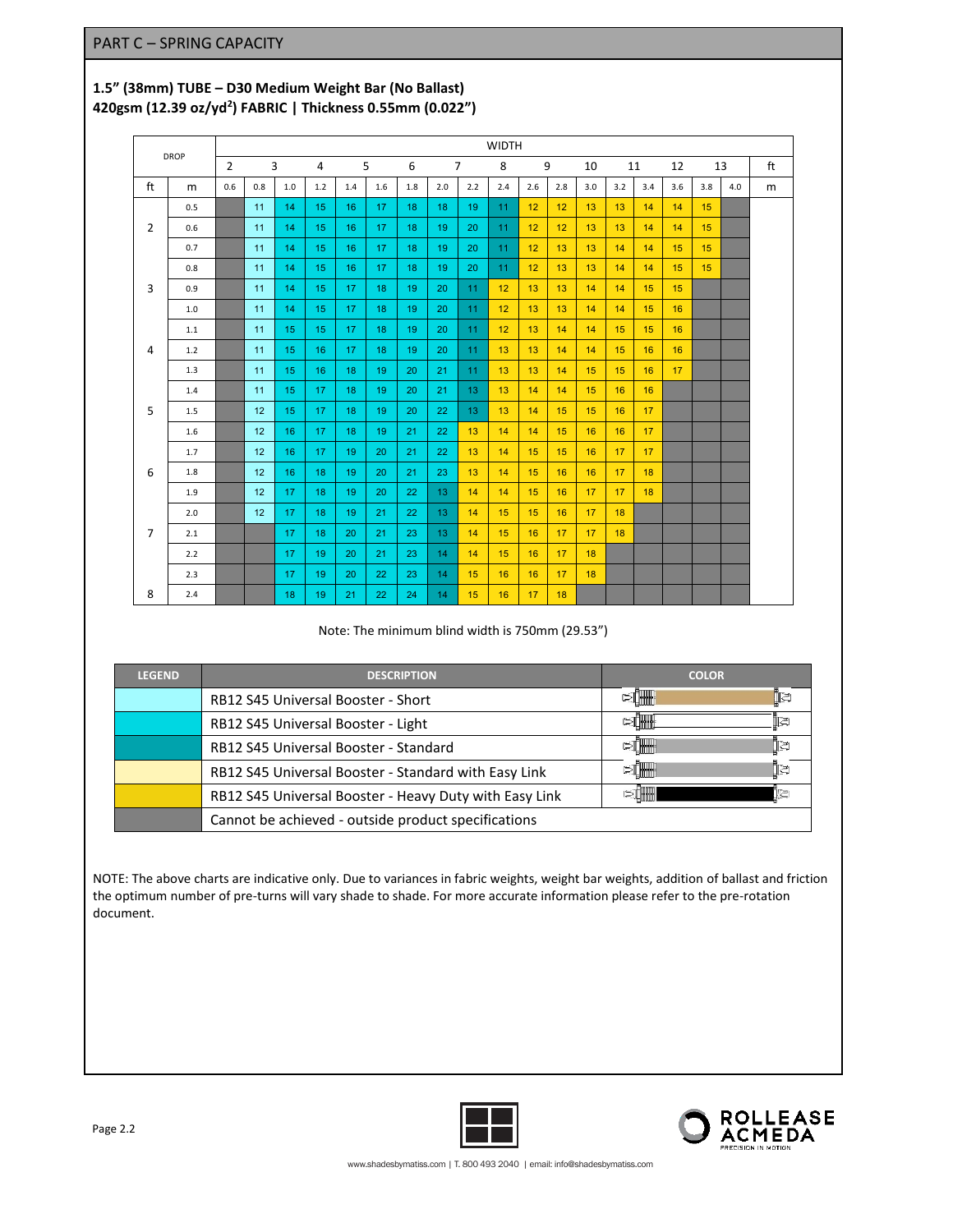## **S45 LT TUBE – D30 Medium Weight Bar (No Ballast) 420gsm (12.39 oz/yd2 ) FABRIC | Thickness 0.55mm (0.022")**

|                |             |                |                |     |     |     |                 |                 |                 |                  | <b>WIDTH</b>    |                 |     |                 |                 |                 |                |                 |                 |    |
|----------------|-------------|----------------|----------------|-----|-----|-----|-----------------|-----------------|-----------------|------------------|-----------------|-----------------|-----|-----------------|-----------------|-----------------|----------------|-----------------|-----------------|----|
|                | <b>DROP</b> | $\overline{2}$ | $\overline{3}$ |     | 4   | 5   |                 | 6               |                 | $\overline{7}$   | 8               | 9               |     | 10              | 11              |                 | 12             | 13              |                 | ft |
| ft             | m           | 0.6            | 0.8            | 1.0 | 1.2 | 1.4 | 1.6             | 1.8             | 2.0             | 2.2              | 2.4             | 2.6             | 2.8 | 3.0             | 3.2             | 3.4             | 3.6            | 3.8             | 4.0             | m  |
|                | 0.5         |                | 11             | 15  | 15  | 16  | 17              | 10 <sup>°</sup> | 11              | 11               | 12 <sup>°</sup> | 12 <sup>2</sup> | 13  | 13              | 8               | 8               | 8              | 9               | 9               |    |
| 2              | 0.6         |                | 11             | 15  | 16  | 17  | 18              | 10 <sup>°</sup> | 11              | 11               | 12 <sub>2</sub> | 13 <sup>°</sup> | 13  | 14              | 8               | 8               | 9 <sup>°</sup> | 9               | 9               |    |
|                | 0.7         |                | 11             | 15  | 16  | 17  | 18              | 10 <sup>°</sup> | 11              | 12               | 12 <sup>2</sup> | 13 <sup>°</sup> | 13  | 14              | 8               | 8               | 9              | 9               | 9               |    |
|                | 0.8         |                | 11             | 15  | 16  | 17  | 18              | 10 <sup>°</sup> | 11              | 12 <sup>°</sup>  | 12 <sub>2</sub> | 13 <sup>°</sup> | 13  | 14              | 8               | 8               | 9              | 9               | 10 <sup>°</sup> |    |
| 3              | 0.9         |                | 12             | 15  | 16  | 17  | 18              | 10 <sup>°</sup> | 11              | 12 <sup>°</sup>  | 12 <sup>2</sup> | 13              | 14  | 14              | 8               | 8               | 9              | 9               | 10 <sup>°</sup> |    |
|                | 1.0         |                | 12             | 15  | 16  | 17  | 18              | 11              | 12              | 12 <sub>2</sub>  | 13              | 13              | 14  | 14              | 8               | 9               | 9 <sup>°</sup> | 10              | 10 <sup>°</sup> |    |
|                | 1.1         |                | 12             | 15  | 16  | 18  | 19              | 11              | 12              | 12 <sub>12</sub> | 13 <sup>°</sup> | 13              | 14  | 15              | 8               | 9               | 9              | 10 <sup>°</sup> | 10 <sup>°</sup> |    |
| 4              | 1.2         |                | 12             | 16  | 17  | 18  | 19              | 11              | 12 <sub>2</sub> | 12 <sub>12</sub> | 13 <sup>°</sup> | 14              | 14  | 8               | 8               | 9               | 10             | 10              | 10 <sup>°</sup> |    |
|                | 1.3         |                | 12             | 16  | 17  | 18  | 19              | 11              | 12              | 13               | 13              | 14              | 15  | 8               | 8               | 9               | 10             | 10              |                 |    |
|                | 1.4         |                | 12             | 16  | 17  | 18  | 19              | 12 <sup>°</sup> | 12 <sub>2</sub> | 13               | 14              | 14              | 15  | 8               | 8               | 10              | 10             |                 |                 |    |
| 5              | 1.5         |                | 12             | 16  | 17  | 18  | 20              | 12 <sup>°</sup> | 12 <sub>2</sub> | 13               | 14              | 14              | 15  | 8               | 9               | 10              | 10             |                 |                 |    |
|                | 1.6         |                | 12             | 16  | 17  | 19  | 20              | 12              | 13 <sup>°</sup> | 13 <sup>°</sup>  | 14              | 15              | 15  | 8               | 10              | 10 <sup>°</sup> |                |                 |                 |    |
|                | 1.7         |                | 12             | 16  | 18  | 19  | 20              | 12 <sup>°</sup> | 13 <sup>°</sup> | 13 <sup>°</sup>  | 14              | 15              | 16  | 8               | 10 <sup>°</sup> |                 |                |                 |                 |    |
| 6              | 1.8         |                | 12             | 17  | 18  | 19  | 12 <sub>2</sub> | 12              | 13              | 14               | 14              | 15              | 16  | 10 <sup>1</sup> |                 |                 |                |                 |                 |    |
|                | 1.9         |                | 12             | 17  | 18  | 19  | 12 <sub>2</sub> | 12              | 13 <sup>°</sup> | 14 <sup>°</sup>  | 15              | 15              | 16  | 10 <sup>°</sup> |                 |                 |                |                 |                 |    |
|                | 2.0         |                | 12             | 17  | 18  | 20  | 12 <sup>°</sup> | 13              | 13              | 14               | 15              | 16              | 17  |                 |                 |                 |                |                 |                 |    |
| $\overline{7}$ | 2.1         |                | 12             | 17  | 19  | 20  | 12 <sup>2</sup> | 13 <sup>°</sup> | 14              | 14               | 15              | 16              | 8   |                 |                 |                 |                |                 |                 |    |
|                | 2.2         |                | 12             | 17  | 19  | 20  | 12 <sup>°</sup> | 13              | 14              | 15               | 16              | 16              |     |                 |                 |                 |                |                 |                 |    |
|                | 2.3         |                |                | 18  | 19  | 21  | 12 <sup>°</sup> | 13 <sup>°</sup> | 14              | 15               | 16              | 17              |     |                 |                 |                 |                |                 |                 |    |
| 8              | 2.4         |                |                | 18  | 19  | 21  | 13              | 13              | 14              | 15               | 16              | 17              |     |                 |                 |                 |                |                 |                 |    |

Note: The minimum blind width is 750mm (29.53")

| <b>LEGEND</b> | <b>DESCRIPTION</b>                                     | <b>COLOR</b>     |
|---------------|--------------------------------------------------------|------------------|
|               | RB12 S45 Universal Booster - Short                     | <b>BITH</b><br>P |
|               | RB12 S45 Universal Booster - Light                     | ि∐∰⊪<br>∏ਵ       |
|               | RB12 S45 Universal Booster - Standard                  | >[₩₩<br>le       |
|               | RB12 S45 Universal Booster - Standard with Easy Link   | ⊳dii<br>∏≥       |
|               | RB12 S45 Universal Booster - Heavy Duty with Easy Link |                  |
|               | Cannot be achieved - outside product specifications    |                  |

NOTE: The above charts are indicative only. Due to variances in fabric weights, weight bar weights, addition of ballast and friction the optimum number of pre-turns will vary shade to shade. For more accurate information please refer to the pre-rotation document.



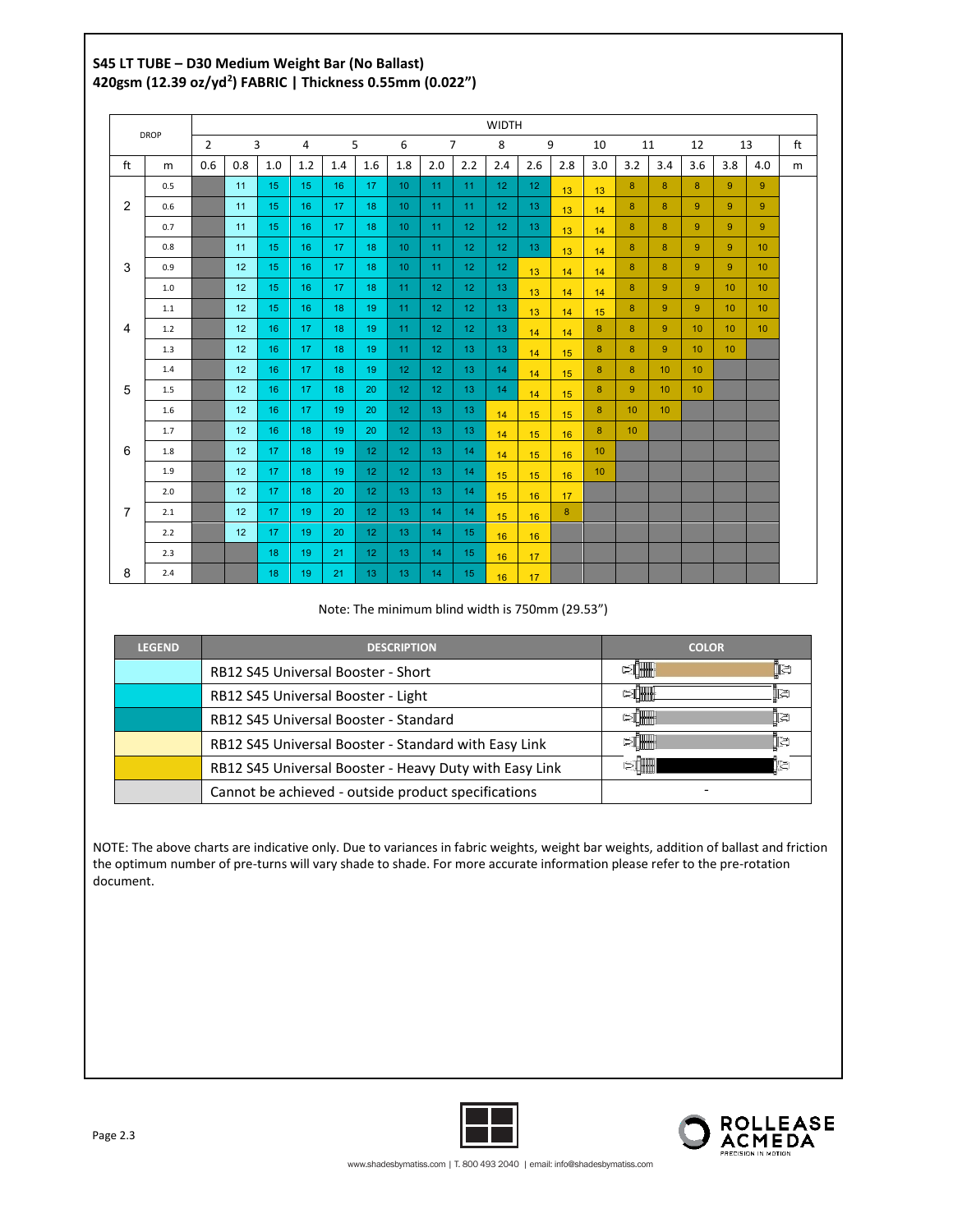## **S45 STD TUBE – D30 Medium Weight Bar (No Ballast) 420gsm (12.39 oz/yd2 ) FABRIC | Thickness 0.55mm (0.022")**

| <b>DROP</b>    |     |                |     |     |     |     |                  |                 |                 | <b>WIDTH</b>    |                 |                 |                 |     |                  |                 |                  |                 |                 |    |
|----------------|-----|----------------|-----|-----|-----|-----|------------------|-----------------|-----------------|-----------------|-----------------|-----------------|-----------------|-----|------------------|-----------------|------------------|-----------------|-----------------|----|
|                |     | $\overline{2}$ |     | 3   | 4   | 5   |                  | 6               |                 | $\overline{7}$  | 8               | 9               |                 | 10  | 11               |                 | 12               | 13              |                 | ft |
| ft             | m   | 0.6            | 0.8 | 1.0 | 1.2 | 1.4 | 1.6              | 1.8             | 2.0             | 2.2             | 2.4             | 2.6             | 2.8             | 3.0 | 3.2              | 3.4             | 3.6              | 3.8             | 4.0             | m  |
|                | 0.5 |                | 11  | 15  | 16  | 17  | 17               | 10              | 11              | 11              | 12              | 12              | 13              | 14  | 8                | 8               | 9                | 9               | 9               |    |
| 2              | 0.6 |                | 11  | 15  | 16  | 17  | 18               | 10 <sup>°</sup> | 11              | 12              | 12 <sub>2</sub> | 13 <sup>°</sup> | 13 <sup>°</sup> | 14  | 8                | 8               | 9                | 9               | 9               |    |
|                | 0.7 |                | 11  | 15  | 16  | 17  | 18               | 10 <sup>°</sup> | 11              | 12 <sup>°</sup> | 12 <sub>2</sub> | 13 <sup>°</sup> | 13              | 8   | 8                | 8               | 9                | 9               | 10 <sup>°</sup> |    |
|                | 0.8 |                | 12  | 15  | 16  | 17  | 18               | 10              | 11              | 12              | 12              | 13              | 14              | 8   | 8                | 8               | 9                | 9               | 10 <sup>°</sup> |    |
| 3              | 0.9 |                | 12  | 15  | 16  | 17  | 18               | 11              | 11              | 12              | 13              | 13              | 14              | 8   | 8                | 9               | 9                | 10              | 10 <sup>°</sup> |    |
|                | 1.0 |                | 12  | 15  | 16  | 17  | 18               | 11              | 12 <sub>2</sub> | 12              | 13              | 13 <sup>°</sup> | 14              | 8   | 8                | 9               | 9                | 10              | 10 <sup>°</sup> |    |
|                | 1.1 |                | 12  | 15  | 17  | 18  | 19               | 11              | 12              | 12              | 13              | 14              | 14              | 8   | 8                | $9^{\circ}$     | 10 <sup>°</sup>  | 10 <sup>°</sup> | 10 <sup>°</sup> |    |
| $\overline{4}$ | 1.2 |                | 12  | 16  | 17  | 18  | 10 <sup>°</sup>  | 11              | 12              | 13 <sup>°</sup> | 13              | 14              | 14              | 8   | 8                | 9               | 10 <sup>°</sup>  | 10              | 10 <sup>°</sup> |    |
|                | 1.3 |                | 12  | 16  | 17  | 18  | 10 <sup>°</sup>  | 11              | 12 <sup>°</sup> | 13              | 13              | 14              | 15              | 8   | 9                | 9               | 10 <sup>10</sup> | 10 <sup>°</sup> |                 |    |
|                | 1.4 |                | 12  | 16  | 17  | 18  | 10 <sup>°</sup>  | 12              | 12 <sub>2</sub> | 13 <sup>°</sup> | 14              | 14              | 15              | 8   | 9                | 10 <sup>1</sup> | 10 <sup>°</sup>  |                 |                 |    |
| 5              | 1.5 |                | 12  | 16  | 17  | 19  | 10 <sup>°</sup>  | 12 <sup>°</sup> | 12 <sub>2</sub> | 13 <sup>°</sup> | 14              | 14              | 8               | 8   | 9                | 10 <sup>°</sup> |                  |                 |                 |    |
|                | 1.6 |                | 12  | 16  | 17  | 19  | 10 <sup>°</sup>  | 12              | 13              | 13              | 14              | 15 <sub>1</sub> | 8               | 8   | 10 <sup>10</sup> |                 |                  |                 |                 |    |
|                | 1.7 |                | 12  | 16  | 18  | 19  | 11               | 12              | 13              | 14              | 14              | 15              | 8               | 9   | 10 <sup>10</sup> |                 |                  |                 |                 |    |
| 6              | 1.8 |                | 12  | 17  | 18  | 19  | 12 <sub>1</sub>  | 12              | 13              | 14              | 15              | 15              | 8               | 10  |                  |                 |                  |                 |                 |    |
|                | 1.9 |                | 12  | 17  | 18  | 19  | 12 <sup>2</sup>  | 12 <sup>°</sup> | 13              | 14              | 15              | 16              | 8               | 10  |                  |                 |                  |                 |                 |    |
|                | 2.0 |                | 12  | 17  | 18  | 20  | 12 <sup>2</sup>  | 13              | 13              | 14              | 15              | 16              | 9               |     |                  |                 |                  |                 |                 |    |
| $\overline{7}$ | 2.1 |                | 12  | 17  | 19  | 20  | 12 <sup>°</sup>  | 13              | 14              | 14              | 15              | 16              | 10              |     |                  |                 |                  |                 |                 |    |
|                | 2.2 |                | 12  | 17  | 19  | 20  | 12 <sup>2</sup>  | 13              | 14              | 15              | 16              | 16              |                 |     |                  |                 |                  |                 |                 |    |
|                | 2.3 |                |     | 18  | 19  | 21  | 12 <sub>12</sub> | 13              | 14              | 15              | 16              | 17              |                 |     |                  |                 |                  |                 |                 |    |
| 8              | 2.4 |                |     | 18  | 19  | 21  | 13 <sup>°</sup>  | 13              | 14              | 15              | 16              |                 |                 |     |                  |                 |                  |                 |                 |    |

#### Note: The minimum blind width is 750mm (29.53")

| <b>LEGEND</b> | <b>DESCRIPTION</b>                                     | <b>COLOR</b>     |
|---------------|--------------------------------------------------------|------------------|
|               | RB12 S45 Universal Booster - Short                     | ⋝Ѭ⊪<br>₽         |
|               | RB12 S45 Universal Booster - Light                     | per de la p<br>r |
|               | RB12 S45 Universal Booster - Standard                  | Þ<br>≈IIII       |
|               | RB12 S45 Universal Booster - Standard with Easy Link   | Įa<br>≥∐₩₩       |
|               | RB12 S45 Universal Booster - Heavy Duty with Easy Link | œ                |
|               | Cannot be achieved - outside product specifications    |                  |

NOTE: The above charts are indicative only. Due to variances in fabric weights, weight bar weights, addition of ballast and friction the optimum number of pre-turns will vary shade to shade. For more accurate information please refer to the pre-rotation document.



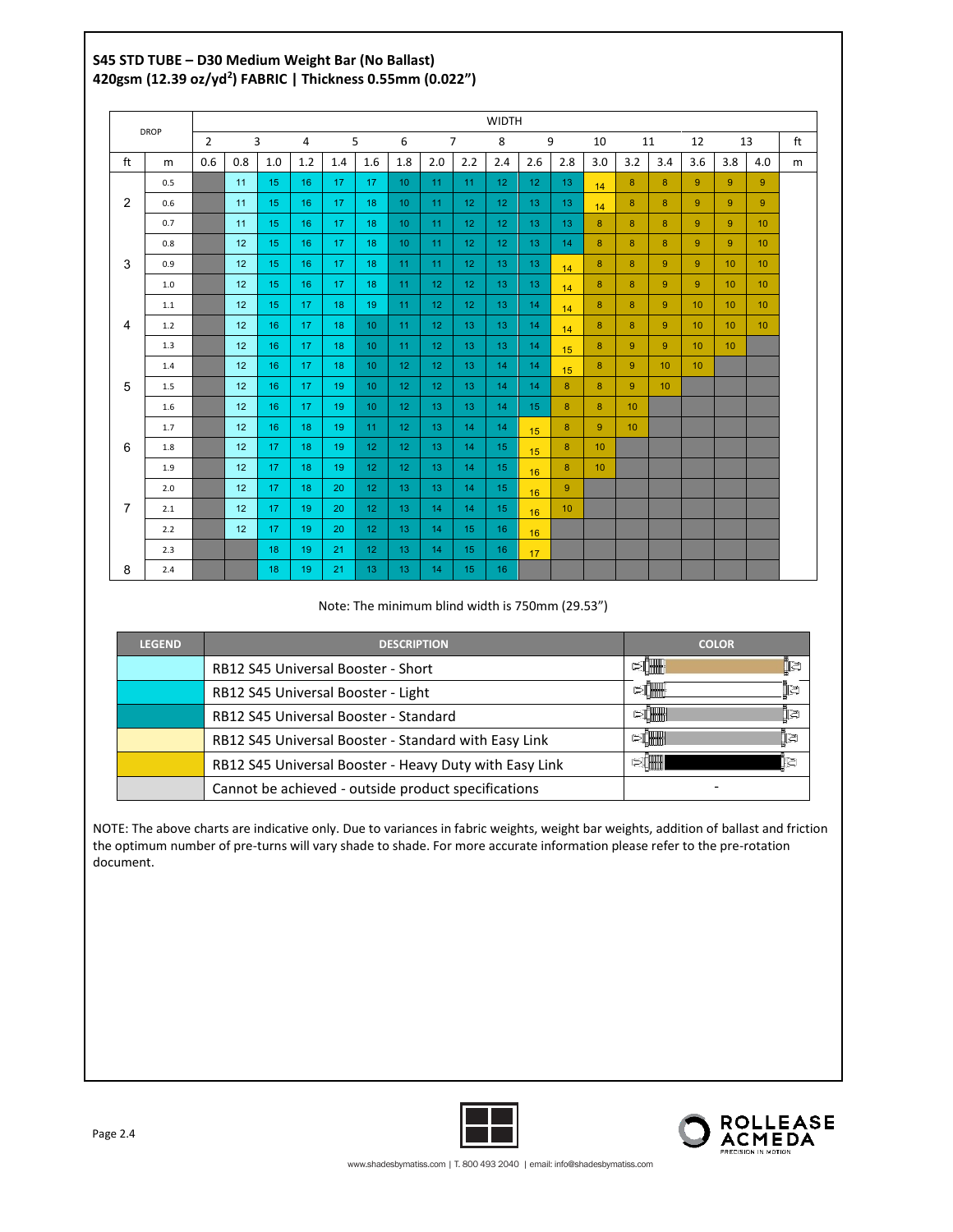## **S45 HD TUBE – D30 Medium Weight Bar (No Ballast) 420gsm (12.39 oz/yd2 ) FABRIC | Thickness 0.55mm (0.022")**

|                |      |                |     |                 |     |                  |                 |                 |                 |                 | <b>WIDTH</b>   |                |                |                 |                 |                 |                 |     |                 |    |
|----------------|------|----------------|-----|-----------------|-----|------------------|-----------------|-----------------|-----------------|-----------------|----------------|----------------|----------------|-----------------|-----------------|-----------------|-----------------|-----|-----------------|----|
|                | DROP | $\overline{2}$ |     | 3               | 4   | 5                |                 | 6               |                 | $\overline{7}$  | 8              | 9              |                | 10              | 11              |                 | 12              |     | 13              | ft |
| ft             | m    | 0.6            | 0.8 | 1.0             | 1.2 | 1.4              | 1.6             | 1.8             | 2.0             | 2.2             | 2.4            | 2.6            | 2.8            | 3.0             | 3.2             | 3.4             | 3.6             | 3.8 | 4.0             | m  |
|                | 0.5  |                | 12  | 15              | 16  | 10 <sup>10</sup> | 10 <sup>°</sup> | 11              | 11              | 12              | 12             | $\overline{7}$ | 8 <sup>°</sup> | 8               | 8               | 9               | 9               | 9   | 10              |    |
| 2              | 0.6  |                | 12  | 15              | 16  | 10 <sup>10</sup> | 10 <sup>°</sup> | 11              | 11              | 12              | 13             | $\overline{7}$ | 8              | 8               | 9 <sup>°</sup>  | 9               | 9               | 10  | 11              |    |
|                | 0.7  |                | 12  | 15              | 16  | 10 <sup>10</sup> | 10 <sup>°</sup> | 11              | 12              | 12              | $\overline{7}$ | 8              | 8              | 8               | 9 <sup>°</sup>  | 9               | 9               | 10  | 11              |    |
|                | 0.8  |                | 12  | 15              | 17  | 10 <sup>°</sup>  | 10 <sup>°</sup> | 11              | 12 <sup>°</sup> | 12 <sup>°</sup> | $\overline{7}$ | 8 <sup>°</sup> | 8 <sup>°</sup> | 8               | 9 <sup>°</sup>  | 9               | 9               | 11  | 11              |    |
| 3              | 0.9  |                | 12  | 16              | 17  | 10 <sup>10</sup> | 11              | 11              | 12 <sup>°</sup> | 12 <sup>°</sup> | $\overline{7}$ | 8 <sup>°</sup> | 8              | 9               | 9 <sup>°</sup>  | 9               | 10              | 11  | 11              |    |
|                | 1.0  |                | 12  | 16              | 17  | 10 <sup>10</sup> | 11              | 11              | 12              | 13              | $\overline{7}$ | 8 <sup>°</sup> | 8 <sup>°</sup> | 9               | 9               | 9               | 10              | 11  | 12 <sup>7</sup> |    |
|                | 1.1  |                | 12  | 16              | 17  | 10 <sup>°</sup>  | 11              | 11              | 12 <sup>°</sup> | 13              | $\overline{7}$ | 8 <sup>°</sup> | 8 <sup>8</sup> | 9               | 9               | 10 <sup>1</sup> | 10              | 11  |                 |    |
| 4              | 1.2  |                | 12  | 16              | 17  | 10 <sup>10</sup> | 11              | 12 <sup>°</sup> | 12              | 13              | $\overline{7}$ | 8              | 9              | 9               | 9               | 10 <sup>°</sup> | 10 <sup>°</sup> |     |                 |    |
|                | 1.3  |                | 12  | 16              | 17  | 10 <sup>°</sup>  | 11              | 12 <sup>°</sup> | 12 <sup>°</sup> | 13 <sub>1</sub> | $\overline{7}$ | 8 <sup>°</sup> | 9              | 9               | 9               | 10 <sup>°</sup> |                 |     |                 |    |
|                | 1.4  |                | 12  | 16              | 17  | 11               | 11              | 12 <sup>°</sup> | 13              | 13              | $\overline{7}$ | 8 <sup>°</sup> | 9              | 9               | 10 <sup>1</sup> |                 |                 |     |                 |    |
| 5              | 1.5  |                | 12  | 16              | 18  | 11               | 11              | 12 <sup>°</sup> | 13              | 14              | 8              | 9              | 9              | 9               |                 |                 |                 |     |                 |    |
|                | 1.6  |                | 12  | 17              | 18  | 11               | 11              | 12              | 13              | 14              | 8              | 9              | 9              | 10 <sup>°</sup> |                 |                 |                 |     |                 |    |
|                | 1.7  |                | 12  | 17              | 18  | 11               | 12 <sup>°</sup> | 12 <sub>2</sub> | 13              | 14              | 8              | 9              | 9              |                 |                 |                 |                 |     |                 |    |
| 6              | 1.8  |                | 13  | 17 <sup>2</sup> | 18  | 11               | 12 <sub>1</sub> | 13              | 13              | 14              | 8              | 9 <sup>°</sup> | 9 <sup>°</sup> |                 |                 |                 |                 |     |                 |    |
|                | 1.9  |                | 13  | 17              | 18  | 11               | 12 <sup>°</sup> | 13              | 14              | 14              | 9              | 9              |                |                 |                 |                 |                 |     |                 |    |
|                | 2.0  |                | 13  | 17              | 19  | 11               | 12 <sup>°</sup> | 13              | 14              | 15              | 9              | $9^{\circ}$    |                |                 |                 |                 |                 |     |                 |    |
| $\overline{7}$ | 2.1  |                | 13  | 17              | 19  | 11               | 12 <sub>2</sub> | 13              | 14              | 7 <sup>1</sup>  | 9              |                |                |                 |                 |                 |                 |     |                 |    |
|                | 2.2  |                |     | 18              | 19  | 12 <sup>2</sup>  | 12 <sup>°</sup> | 13              | 14              | $\overline{7}$  | 9 <sup>°</sup> |                |                |                 |                 |                 |                 |     |                 |    |
|                | 2.3  |                |     | 18              | 19  | 12               | 13              | 13              | 14              | 7 <sup>7</sup>  |                |                |                |                 |                 |                 |                 |     |                 |    |
| 8              | 2.4  |                |     | 18              | 11  | 12               | 13              | 14              | 15              | 9 <sup>°</sup>  |                |                |                |                 |                 |                 |                 |     |                 |    |

Note: The minimum blind width is 750mm (29.53")

| <b>LEGEND</b> | <b>DESCRIPTION</b>                                  | <b>COLOR</b>      |
|---------------|-----------------------------------------------------|-------------------|
|               | <b>RB12 Universal Booster - Short</b>               | Į₽<br>DTHE.       |
|               | RB12 Universal Booster - Light                      | k<br><b>EITHE</b> |
|               | <b>RB12 Universal Booster - Standard</b>            | ∏≥<br>PI₩₩        |
|               | RB12 Universal Booster - Heavy Duty                 | ĪS<br>12.         |
|               | RB12 Universal Booster - Heavy Duty with Easy Link  | 11e<br>ST.        |
|               | Cannot be achieved – outside product specifications |                   |

NOTE: The above charts are indicative only. Due to variances in fabric weights, weight bar weights, addition of ballast and friction the optimum number of pre-turns will vary shade to shade. For more accurate information please refer to the pre-rotation document.



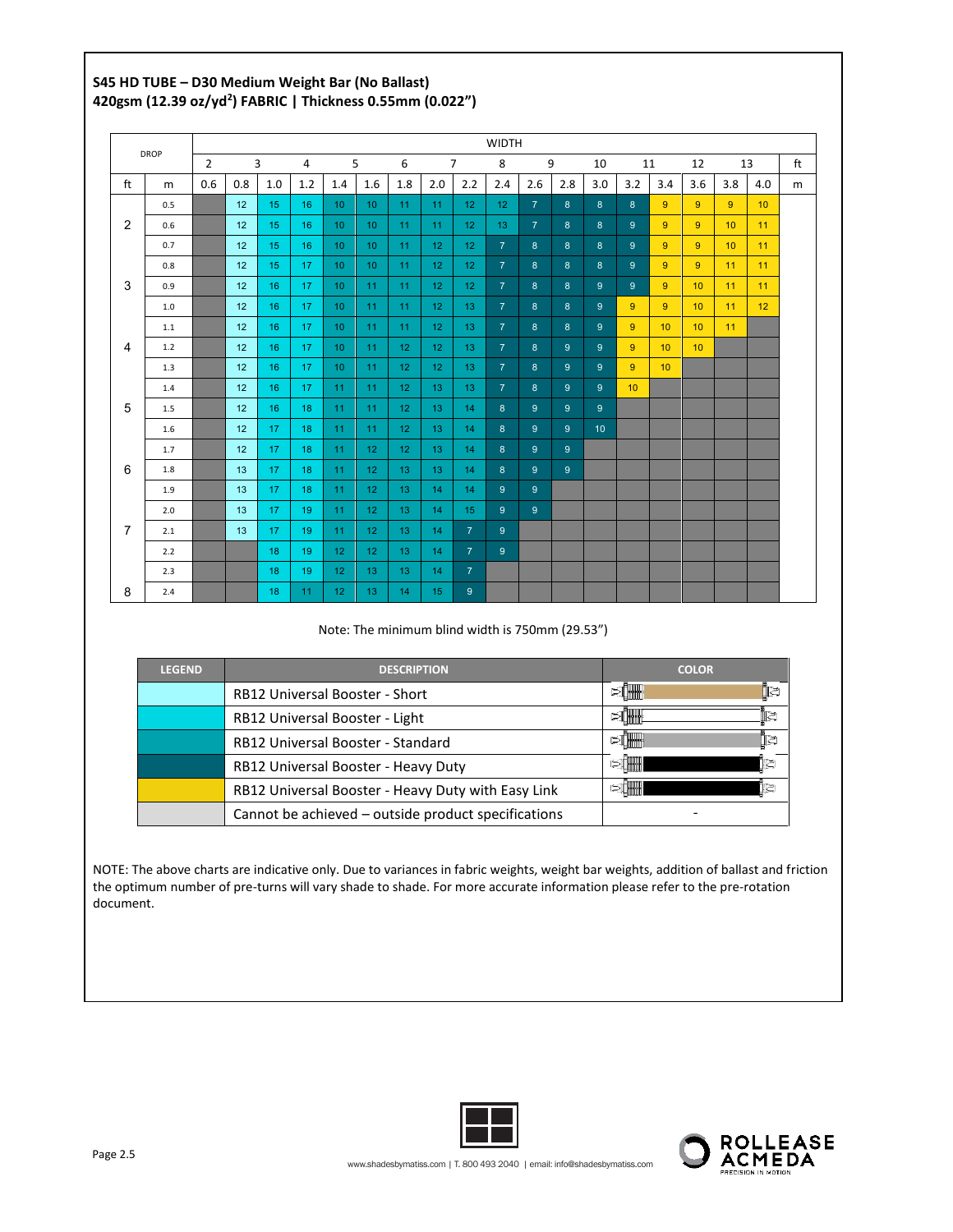## **SECTION 3** – TEST SUMMARY

## TEST – CYCLE

| <b>TEST DESCRIPTION:</b> | <b>BOOSTER UNIVERSAL</b> | <b>TEST REPORT NUMBER:</b> | TR-2015028                                                                              |
|--------------------------|--------------------------|----------------------------|-----------------------------------------------------------------------------------------|
| <b>CONTROL:</b>          | Spring                   | <b>TORQUE:</b>             | $\blacksquare$ SHORT 0.46 Nm (0.34 ft. Lbs)                                             |
| <b>CYCLES PASSED:</b>    | 6.000                    |                            | LIGHT 0.60 Nm (0.44 ft. Lbs)<br>STD 1.09 Nm (0.80 ft. Lbs)<br>HD 1.77 Nm (1.30 ft. Lbs) |

| <b>TEST DESCRIPTION: I PRETENSION</b> | <b>TEST REPORT NUMBER:   TR-2015011</b>            |                                      |
|---------------------------------------|----------------------------------------------------|--------------------------------------|
| <b>CONTROL:</b> Spring                | <b>Pretension adjustment:</b>   Every 1,000 cycles |                                      |
| CYCLES PASSED:   10,000               |                                                    | <b>TORQUE:</b> 2.4 Nm (1.77 ft. Lbs) |

| <b>TEST DESCRIPTION:   POSITION STOP</b> |        | <b>TEST REPORT NUMBER: 1 TR-2015016</b>                  |                                             |
|------------------------------------------|--------|----------------------------------------------------------|---------------------------------------------|
| <b>CONTROL:</b>                          | NA     | <b>Stop positions:</b> $\begin{bmatrix} 6 \end{bmatrix}$ |                                             |
| <b>CYCLES PASSED:</b>                    | 10.000 |                                                          | <b>TORQUE:</b> $\vert$ 1.5 Nm (1.1 ft. Lbs) |

|                       | <b>TEST DESCRIPTION: I UNIVERSAL LIMITER</b> | <b>TEST REPORT NUMBER:   TR-2017003</b> |                                       |
|-----------------------|----------------------------------------------|-----------------------------------------|---------------------------------------|
|                       | <b>CONTROL:</b> LH Top Stop                  |                                         | <b>TORQUE:</b>   2.8 Nm (2.1 ft. Lbs) |
| CYCLES PASSED: 17,000 |                                              |                                         |                                       |

|                        | <b>TEST DESCRIPTION:   UNIVERSAL LIMITER</b> | <b>TEST REPORT NUMBER:   TR-2017003</b> |                                       |
|------------------------|----------------------------------------------|-----------------------------------------|---------------------------------------|
|                        | <b>CONTROL:</b> RH Top Stop                  |                                         | <b>TORQUE:</b>   2.8 Nm (2.1 ft. Lbs) |
| CYCLES PASSED:   7,000 |                                              |                                         |                                       |

|                           | <b>TEST DESCRIPTION: 1 EASY SPRING WAND CONTROL</b> | <b>TEST REPORT NUMBER:   TR-2017037</b> |                                     |
|---------------------------|-----------------------------------------------------|-----------------------------------------|-------------------------------------|
| <b>CONTROL:</b> $H / S45$ |                                                     |                                         | <b>LOAD:</b> $\vert$ 40 N (9 Lbs)   |
| <b>CYCLES PASSED:</b>     | 6.000                                               |                                         | <b>DROP:</b>   2.4m (96 $\degree$ ) |

|                          | <b>TEST DESCRIPTION: 1 EASY SPRING WAND CONTROL</b> | <b>TEST REPORT NUMBER:   TR-2017037</b> |                                       |
|--------------------------|-----------------------------------------------------|-----------------------------------------|---------------------------------------|
| <b>CONTROL:</b> RH / S45 |                                                     |                                         | <b>LOAD:</b> 35 N ( $8 \text{ Lbs}$ ) |
| <b>CYCLES PASSED:</b>    | 6.000                                               |                                         | <b>DROP:</b>   2.4m $(96'')$          |



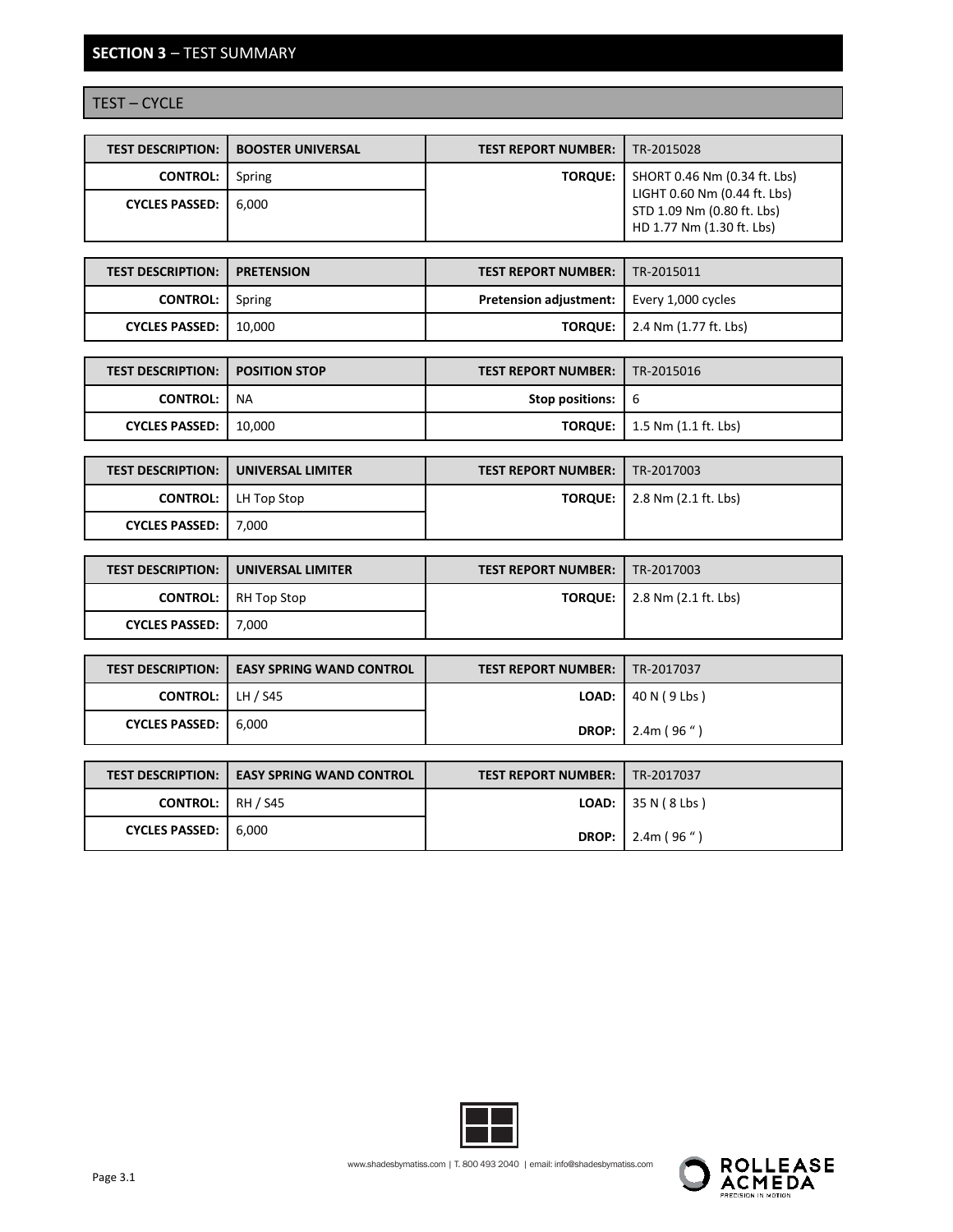## **SECTION 4** – MATERIAL SPECIFICATIONS

| <b>PART NUMBER</b>         | <b>PRODUCT</b>                                        | <b>MATERIAL</b>                                                                           | <b>METAL FINISHES</b>   |
|----------------------------|-------------------------------------------------------|-------------------------------------------------------------------------------------------|-------------------------|
| RB12-3200-XXXXXX           | SPRING CONTROL                                        | POM, ABS/PC                                                                               |                         |
| RB12-450X-XXXXXX           | <b>BOOSTER UNIVERSAL</b>                              | ABS/PC, POM, NYLON, SPRING<br>STEEL, MILD STEEL                                           |                         |
| RB12-710X-XXXXXX           | <b>SOFT LIFT DECELERATOR</b>                          | NYLON, POM, TPV                                                                           |                         |
| RB12-2503-XXX140           | SINGLE STOP LIMITER LX BRACKET SET                    | MILD STEEL                                                                                |                         |
| RB12-6000-XXXXXX           | LIMITER - SINGLE STOP   UNIVERSAL                     | NYLON GF, POM, SPRING<br>STEEL, MILD STEEL                                                |                         |
| RB08-4151-XXX040           | VX/LX BRACKET COVER CAPS   S40/45                     | ASA                                                                                       |                         |
| RB93-X443-000580           | T-SPLINE ALUMINUM TUBE - S45   LIGHT                  | <b>ALUMINUM</b>                                                                           | MILL / ANOD (10µM)      |
| RB93-X444-000580           | T-SPLINE ALUMINUM TUBE - S45   STANDARD               | <b>ALUMINUM</b>                                                                           | MILL / ANOD (10µM)      |
| RB93-X449-000580           | T-SPLINE ALUMINUM TUBE - S45   HEAVY DUTY             | ALUMINUM                                                                                  | MILL / ANOD (10µM)      |
| RB92-0404-311215           | T-SPLINE - SLIDE-ON                                   | <b>PVC</b>                                                                                |                         |
| HD31-0401-001XXX           | MULTI-PURPOSE DOUBLE SIDED TAPE                       | $\overline{a}$                                                                            |                         |
| RB88-2051-XXX480           | MKII MOUNTING RAIL   BASE 50 VX/LX                    | <b>ALUMINUM</b>                                                                           | MILL / ANOD (10µM) / PC |
| RB88-2092-XXX001           | SLIMLINE SPRING CLIP BRACKET                          | <b>SPRING STEEL</b>                                                                       |                         |
| RB88-4141-XXX030           | VX/LX BRACKET COVER CAPS - M/RAIL BASE 40   S45       | ASA                                                                                       |                         |
| HD82-1904-025010           | SELF TAPPING SCREWS   PHILIPS COUNTER SUNK HEAD       | <b>ALLOY STEEL</b>                                                                        |                         |
| RB12-2501-XXX138           | SINGLE STOP LIMITER 1.5" BRACKET SET                  | <b>MILD STEEL</b>                                                                         |                         |
| RB12-2502-XXX138           | BRACKET SINGLE STOP LIMITER 1.5" CASSETTE BRACKET SET | <b>MILD STEEL</b>                                                                         |                         |
| <b>SLBCW</b>               | STANDARD BRACKET COVER 1.5" XX                        | ABS                                                                                       |                         |
| RTEA-4T05-XXX580/RTEA-4TXX | 1.5" TUBE + M/P TAPE                                  | ALUMINUM                                                                                  |                         |
| RB12-3301-XXXX38           | EASY SPRING WAND CONTROL                              | NYLON GF, NYLON, POM,<br>SPRING STEEL, PTFE, PC,<br>UHMWPE, POLYESTER,<br>ALUMINIUM OXIDE |                         |
| RB12-9001-XXX090           | EASY SPRING WAND   UNIVERSAL                          | ALUMINIUM, PC                                                                             | ANOD (10µM) / PC        |
| RB12-3810-XXX038           | CONNECTOR   1.5"                                      | ABS/PC                                                                                    |                         |
| RB12-4510-XXX045           | CONNECTOR   S45                                       | ABS/PC                                                                                    |                         |
| RC02-0203-XXX090           | EASY SPRING WAND GUIDE CF90   LH & RH                 | PC                                                                                        | N/A                     |



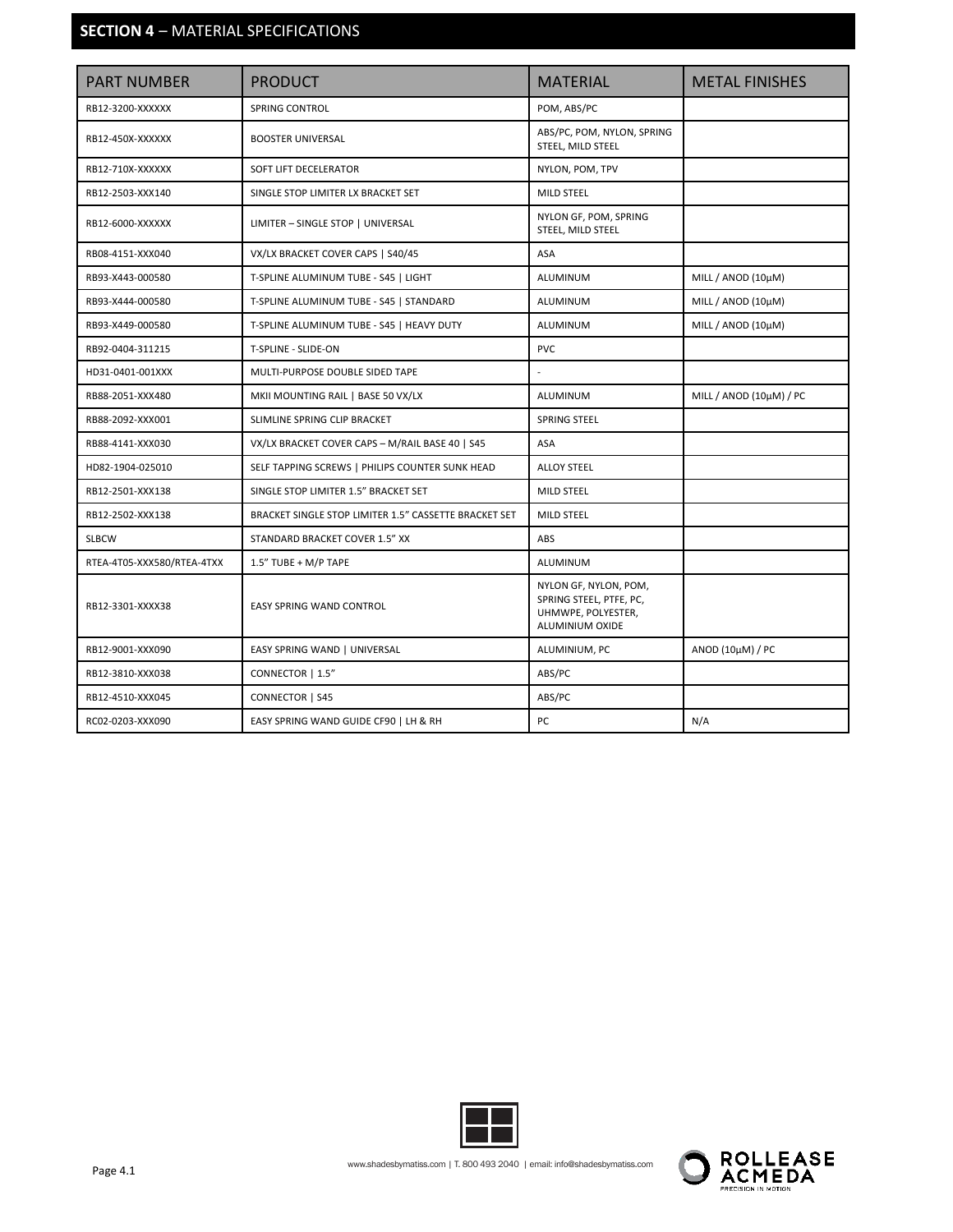## **SECTION 5** – WARRANTY

Rollease Acmeda provides a 5 year hardware warranty against defects to the original purchaser (the fabricator/manufacturer).

The hardware warranty is not to be transferred to the end consumer.

The hardware warranty is limited to the repair or resupply of defective hardware components to the fabricator/manufacturer only.

The hardware warranty is applicable to normal use.

The hardware warranty will not apply where the defect arises due to incorrect assembly and installation.

Retailers are obliged to supply consumers with their own warranty, if required, at the point of purchase.



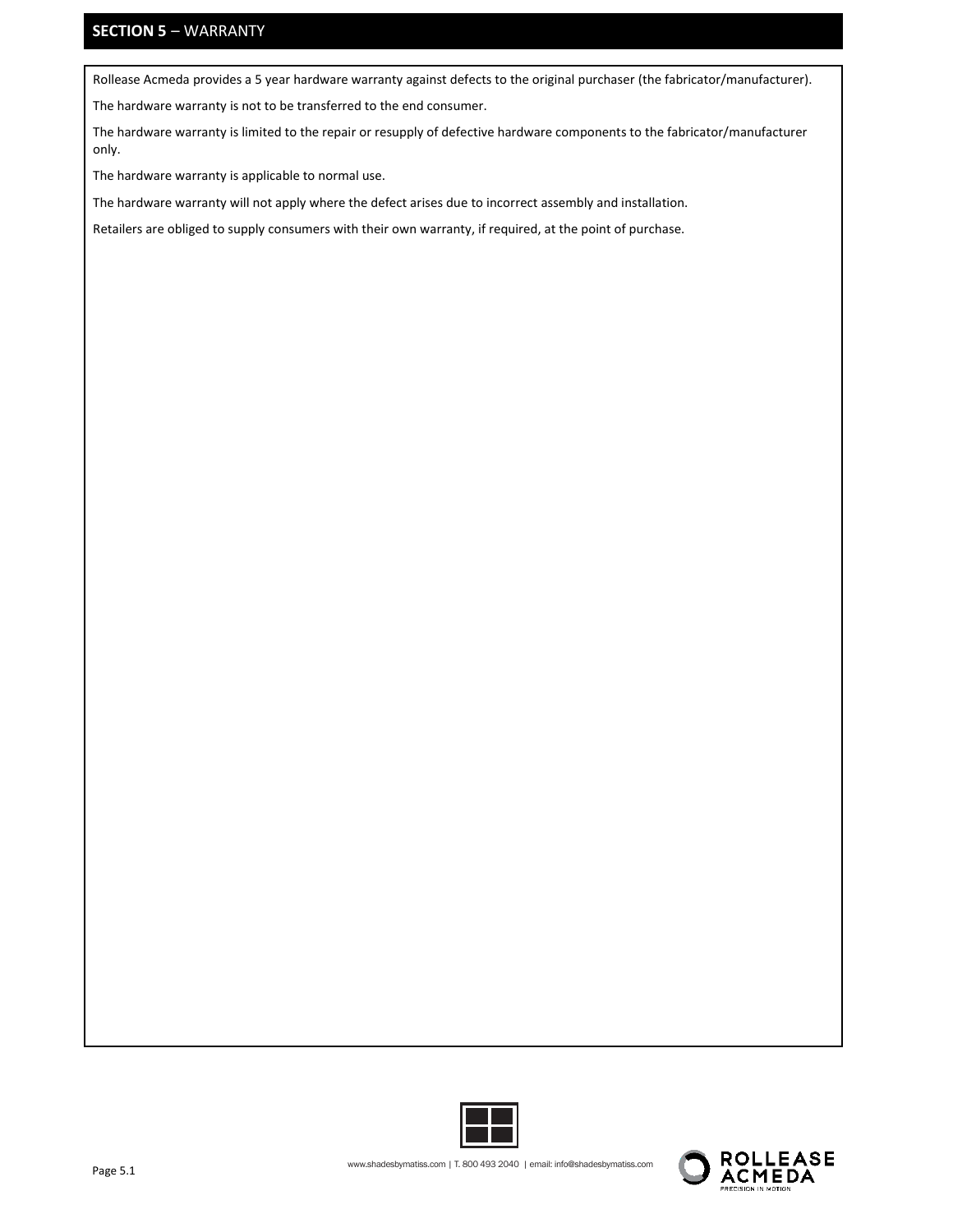## **SECTION 6** – SPECIFICATION IMAGES

Please contact Rollease Acmeda: marketing@rolleaseacmeda.com to request electronic copies of the file listed below.